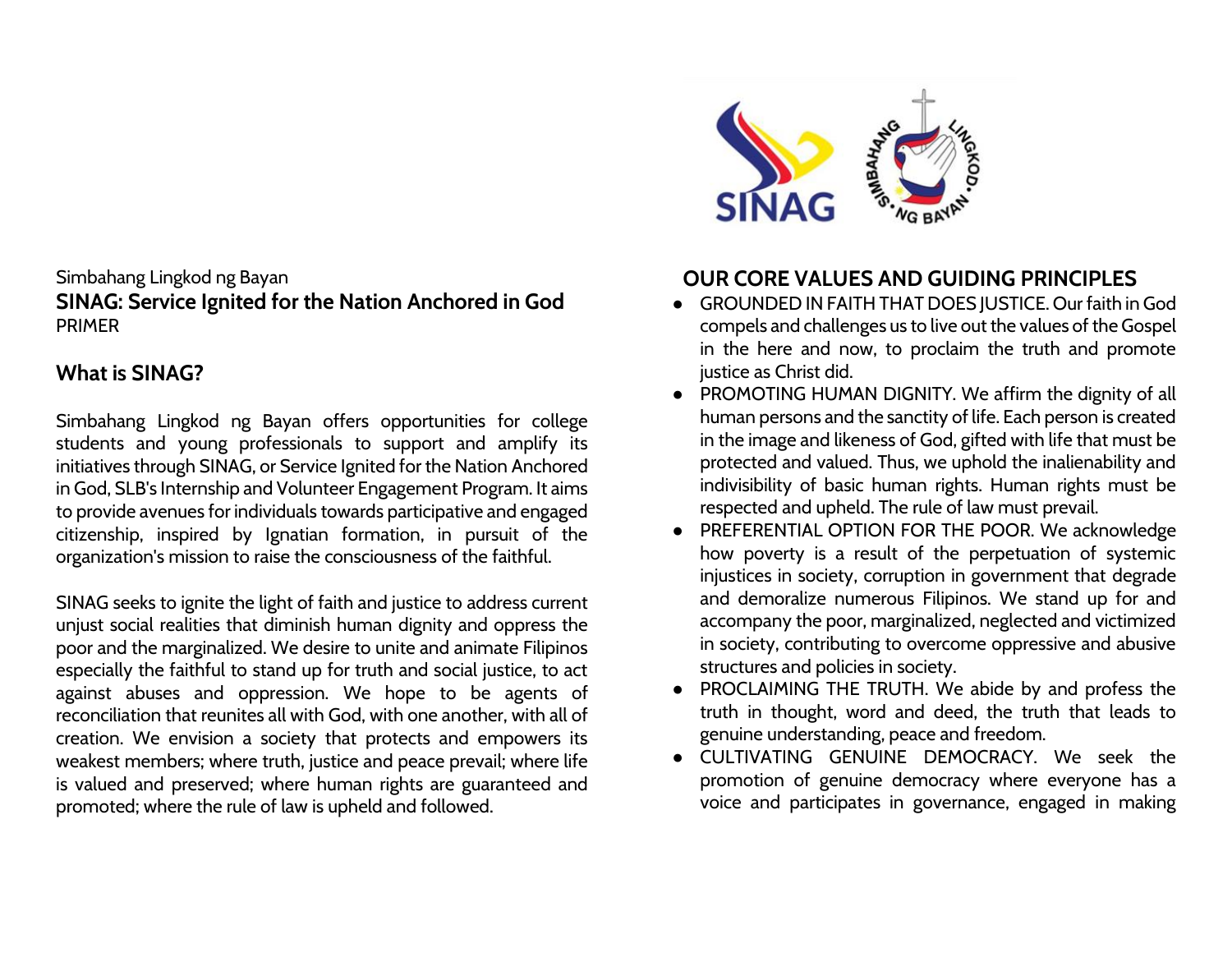elected officials accountable. Everyone must be able to contribute their respective skills and talents in nation-building for the common good.

● LOVE OF COUNTRY. We are inspired and driven by our love of country, dreaming of a better Philippines, where we aspire for inclusive development and genuine progress. This responsibility includes caring for our common home, protecting the integrity of creation. We are not masters, but stewards of God's creation.

### **OUR WAY OF PROCEEDING**

- In advocating for a faith that does justice, we build bridges of understanding, reaching out to people instead of dividing, listening to stories of all the actors and sectors concerned – both the victims, perpetrators, law enforcers, government officials, etc.
- We serve as prophets that proclaim the truth, that call out injustices; that disturb people from the complicity of silence, so that all may be moved to act and respond to address injustices. We seek to enlighten and form the minds and hearts of people based on the dictates of faith and justice.
- We use edifying and respectful language that promotes goodness, inclusivity, truth and justice. The message we proclaim is that of joy, faith, hope and love.
- We seek to be the voice of the poor and the marginalized; to advocate their causes, fight against any policy or action that threatens and attacks their life, liberty and property.
- We want to foster *cura personalis*, caring for the total person in everything that we do. We want to channel God's love and mercy to others.
- We humanize issues, to make people become aware of the names and faces of those affected by issues, that they are not just statistics but human beings similar to us.
- We shall assert the rule of law as a path towards attainment of justice, upholding the Constitution, respecting fundamental human rights & due process. We thus fight against any measure that contravenes legal principles and procedures such as the present government's violent Drug War, red-tagging and harassment of opposition leaders, and the Anti-Terror Law, among others.
- We take inspiration and guidance from Sacred Scripture/the Gospels, the person of Jesus Christ and Church Social Teachings.
- We offer ourselves as sanctuaries where people can turn to, where they can express their grievances and seek refuge.
- We "think with the Church" as we strive to provide viable interventions, solutions that address urgent social needs and issues from our context as Catholics. Prayer and discernment animate our actions.
- We remain non-partisan, focused on issues, advocating causes rather than promoting and/or dismissing personalities and officials.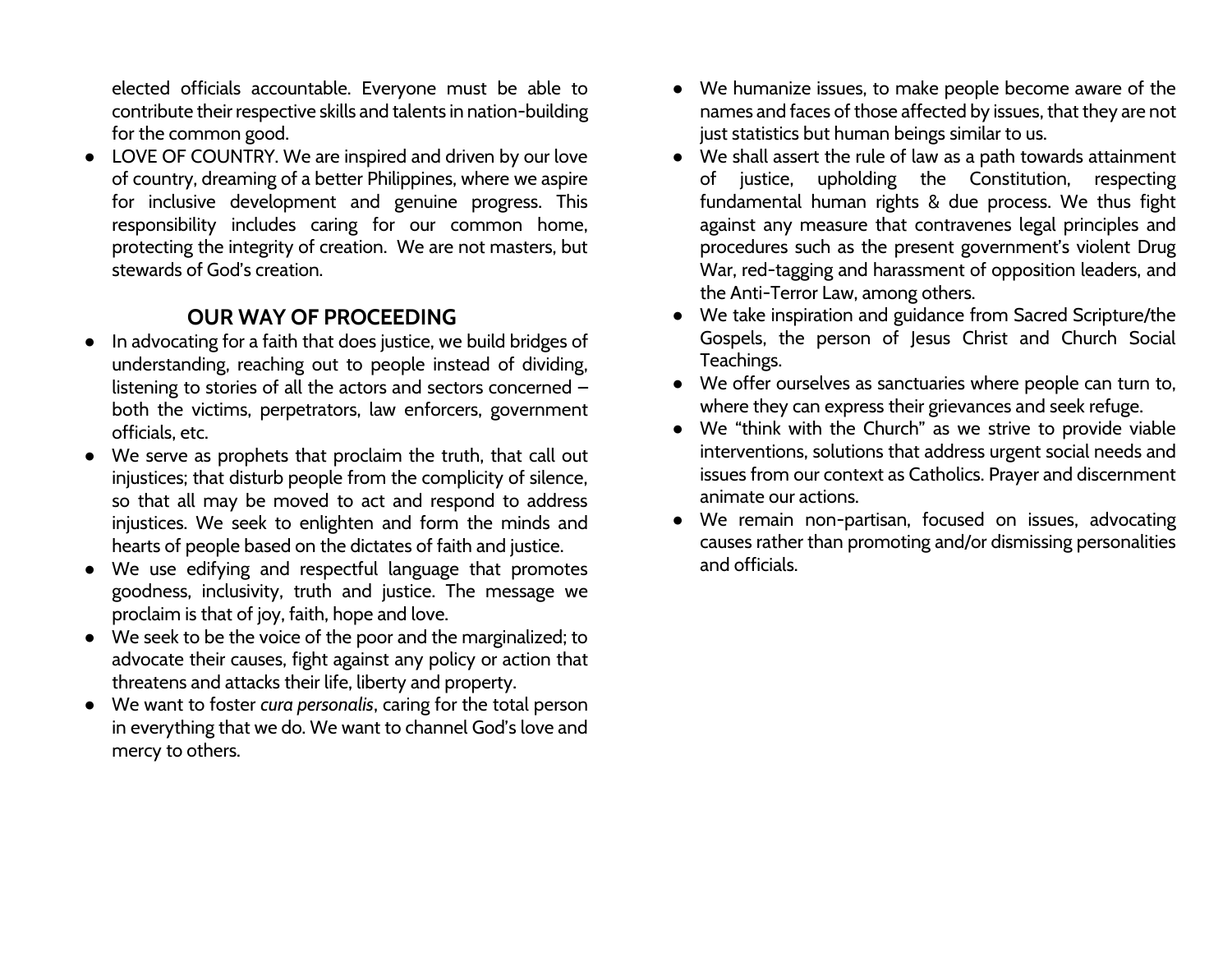#### **Who can be part of SINAG?**

SINAG is open to individuals – college students or professionals, 18 years old and above who share the above-mentioned vision, values and principles. Depending on the availability of volunteers, they must be open and willing to:

- contribute time, effort, skill in helping out with SLB programs and activities (One's engagement as a volunteer will be determined by each person's willingness and availability).
- attend processing/reflection/evaluation activities after each service engagement
- participate in SLB formation and enrichment activities (voluntary)

| Area of<br>Engagement | Objectives                                                                                                                                                                                                                                                                                                                                                                                                                                                                                                                                | <b>Activities</b>                                                                                                                                                                                                                                                                                                                                                                                                                                      |
|-----------------------|-------------------------------------------------------------------------------------------------------------------------------------------------------------------------------------------------------------------------------------------------------------------------------------------------------------------------------------------------------------------------------------------------------------------------------------------------------------------------------------------------------------------------------------------|--------------------------------------------------------------------------------------------------------------------------------------------------------------------------------------------------------------------------------------------------------------------------------------------------------------------------------------------------------------------------------------------------------------------------------------------------------|
| <b>RESEARCH</b>       | • Gather accurate information regarding relevant socio-<br>economic-political issues that affect Filipinos especially the<br>poor and marginalized.<br>• Fact-check claims and statements of government<br>officials and other influential personalities concerning<br>identified relevant issues; correct fake news/alternative facts<br>that are circulated online<br>• Check and identify applicable Church<br>teachings/documents that address current social realities and<br>guide the faithful in forming the appropriate response | • Drafting of research bulletins<br>• News monitoring and compilation, creation of<br>news briefs<br>• Creation of fact-check reports<br>• Creating a database of applicable Church<br>teachings, pronouncements, positions<br>• Helping form National Situationers<br>• Facilitate Balitaan Sessions among volunteers<br>and staff<br>• Conduct socio-political analyses and<br>discernment sessions<br>• Creation of thought/opinion pieces/articles |

# **OUR AREAS OF ENGAGEMENT**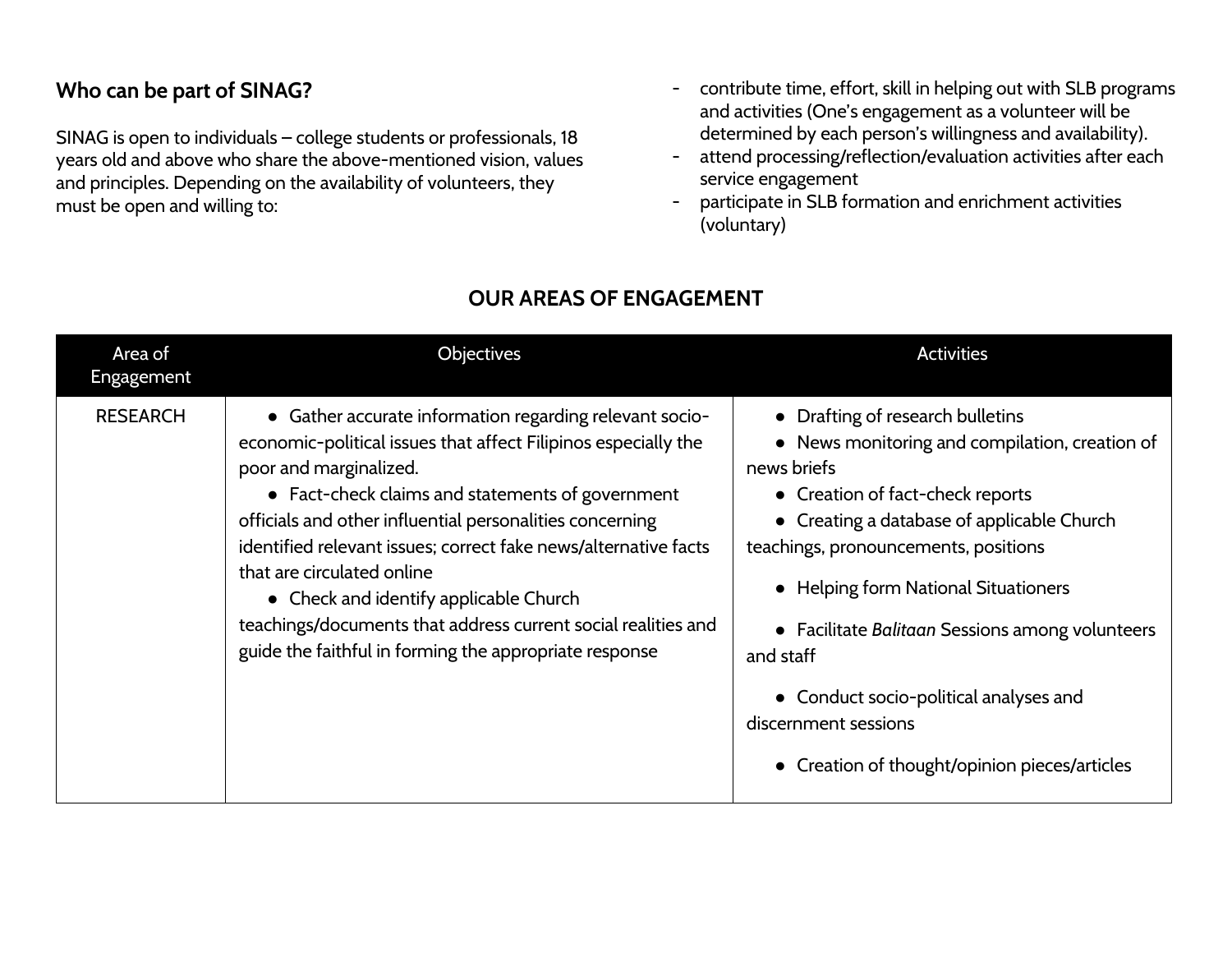| <b>ADVOCACY</b>                       | • Dissemination of information regarding socio-political<br>issues and relevant Church Social Teachings and increase<br>people's awareness of such<br>• Guide people especially the faithful in their formation<br>of opinions and positions aligned with basic principles of law,<br>human dignity/rights and Church Social Teachings<br>• Encourage vigilance, engagement and participation<br>among people to ensure promotion and protection of human<br>dignity & rights, the rule of law and good governance as<br>concrete ways of living out one's faith               | • Maximize use of social media platforms to<br>raise awareness and promote engagement<br>• Creation of media content: short videos,<br>memes, infographics, thought pieces, feature articles,<br>prayers, songs, music videos<br>• Drafting of talking points to be used by circles<br>of discernment<br>• Maintenance and updating of SLB Social<br>Media Accounts and Website<br>• Formation of circles of discernment/dialogue<br>• Organize peaceful demonstrations, prayer<br>vigils, rallies (virtual; physically, when already<br>permitted by government regulations)<br>• Staging exhibits that can go around different<br>schools and parishes |
|---------------------------------------|--------------------------------------------------------------------------------------------------------------------------------------------------------------------------------------------------------------------------------------------------------------------------------------------------------------------------------------------------------------------------------------------------------------------------------------------------------------------------------------------------------------------------------------------------------------------------------|----------------------------------------------------------------------------------------------------------------------------------------------------------------------------------------------------------------------------------------------------------------------------------------------------------------------------------------------------------------------------------------------------------------------------------------------------------------------------------------------------------------------------------------------------------------------------------------------------------------------------------------------------------|
| <b>EDUCATION/</b><br><b>FORMATION</b> | • Equip people with the necessary knowledge regarding<br>difficult realities that are happening in our country,<br>appreciating both the lights and shadows of our present time<br>• Teach and train people to think critically and discern<br>the appropriate response and action to social problems,<br>enlightening them about basic legal principles and Church<br>teachings (Catechesis; Educate the conscience)<br>• Provide venues for people to express their thoughts<br>and feelings about current social problems where they can be<br>listened to and acknowledged | • Develop and implement National Situationer<br>- Conscientization - Church Social Engagement<br>Seminars and Workshops (Kwentuhang Bayan)<br>• Organize fora, talks regarding current issues<br>• Construct prayer guides with themes revolving<br>around current realities (for BECs)<br>• Training of facilitators to conduct citizenship<br>engagement workshops, seminars, modules.                                                                                                                                                                                                                                                                 |